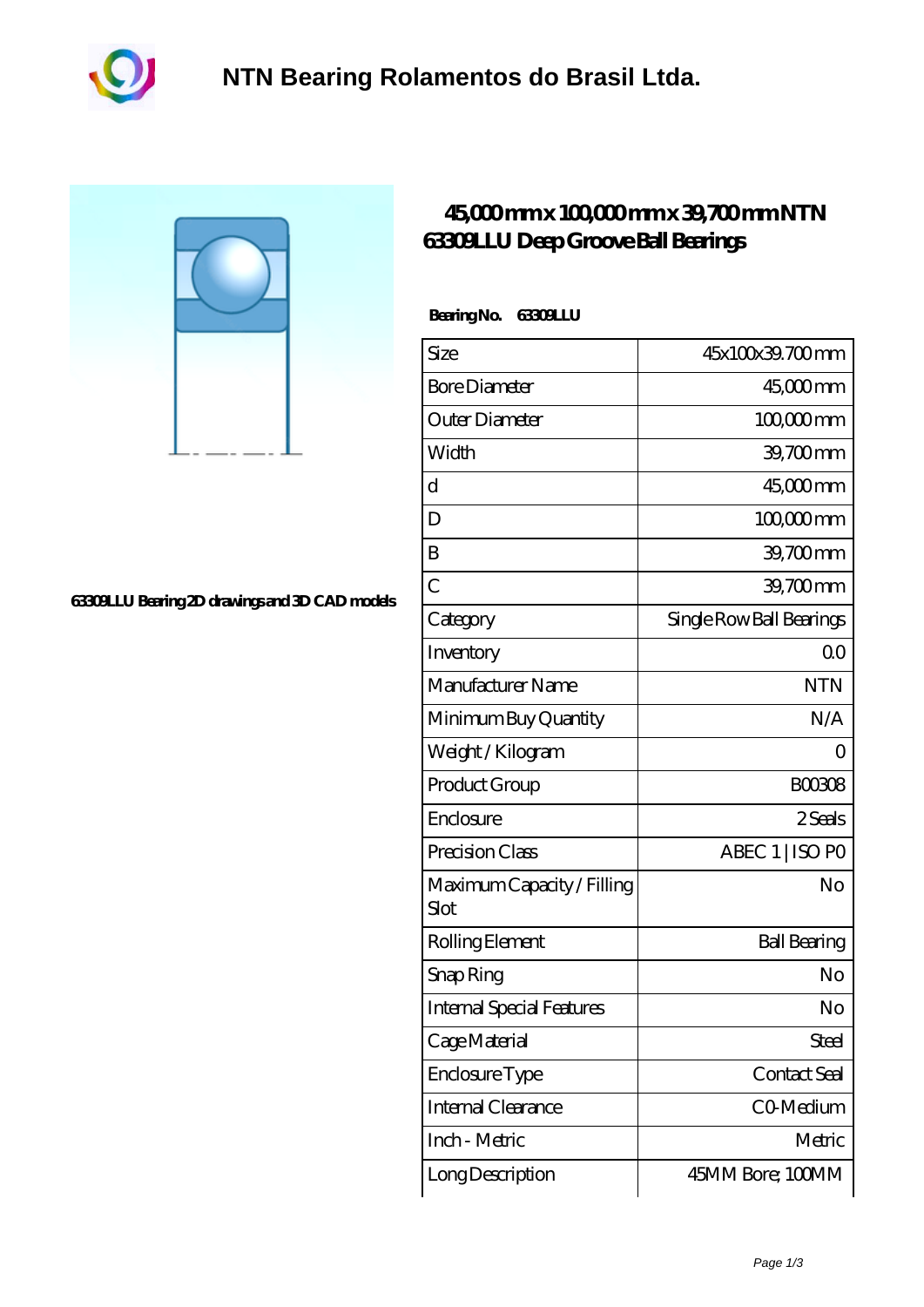

## **[NTN Bearing Rolamentos do Brasil Ltda.](https://m.akfvr.com)**

|                        | Outside Diameter:<br>39.67MM Outer Race<br>Width; 2 Seals; Ball Bearing;<br>ABEC 1   ISO PQ No Filling<br>Slot; No Snap Ring No<br><b>Internal Special Features;</b><br>CO Medium Internal<br>Clearance; Steel Ca |
|------------------------|-------------------------------------------------------------------------------------------------------------------------------------------------------------------------------------------------------------------|
| <b>Other Features</b>  | Deep Groove   Cartridge<br>Type   Double Lip Friction<br>Nitrile Rubber Seal   - 20To<br>120 Deg C   Shell Alvania<br>Prelubricated                                                                               |
| Category               | Single Row Ball Bearing                                                                                                                                                                                           |
| <b>UNSPSC</b>          | 31171504                                                                                                                                                                                                          |
| Harmonized Tariff Code | 8482105068                                                                                                                                                                                                        |
| Noun                   | Bearing                                                                                                                                                                                                           |
| Keyword String         | Ball                                                                                                                                                                                                              |
| Manufacturer URL       | http://www.ntnamerica.co<br>m                                                                                                                                                                                     |
| Weight/LBS             | 3                                                                                                                                                                                                                 |
| Inner Race Width       | OInch   OMillimeter                                                                                                                                                                                               |
| Bore                   | 1.772Inch   45 Millimeter                                                                                                                                                                                         |
| Outside Diameter       | 3937Inch   100Millimeter                                                                                                                                                                                          |
| Outer Race Width       | $1.562$ Inch $ 39.67$<br>Millimeter                                                                                                                                                                               |
| bore diameter:         | $45$ <sub>mm</sub>                                                                                                                                                                                                |
| precision rating       | <b>ISO Class O</b>                                                                                                                                                                                                |
| outside diameter:      | $100$ <sub>mm</sub>                                                                                                                                                                                               |
| finish/coating         | Uncoated                                                                                                                                                                                                          |
| overall width:         | 39.7 <sub>mm</sub>                                                                                                                                                                                                |
| bearing material:      | High Carbon Chrome Steel                                                                                                                                                                                          |
| bore type:             | Round                                                                                                                                                                                                             |
| cage material:         | <b>Steel</b>                                                                                                                                                                                                      |
| closure type:          | Double Sealed                                                                                                                                                                                                     |
| inner ring width:      | 39.70mm                                                                                                                                                                                                           |
|                        |                                                                                                                                                                                                                   |